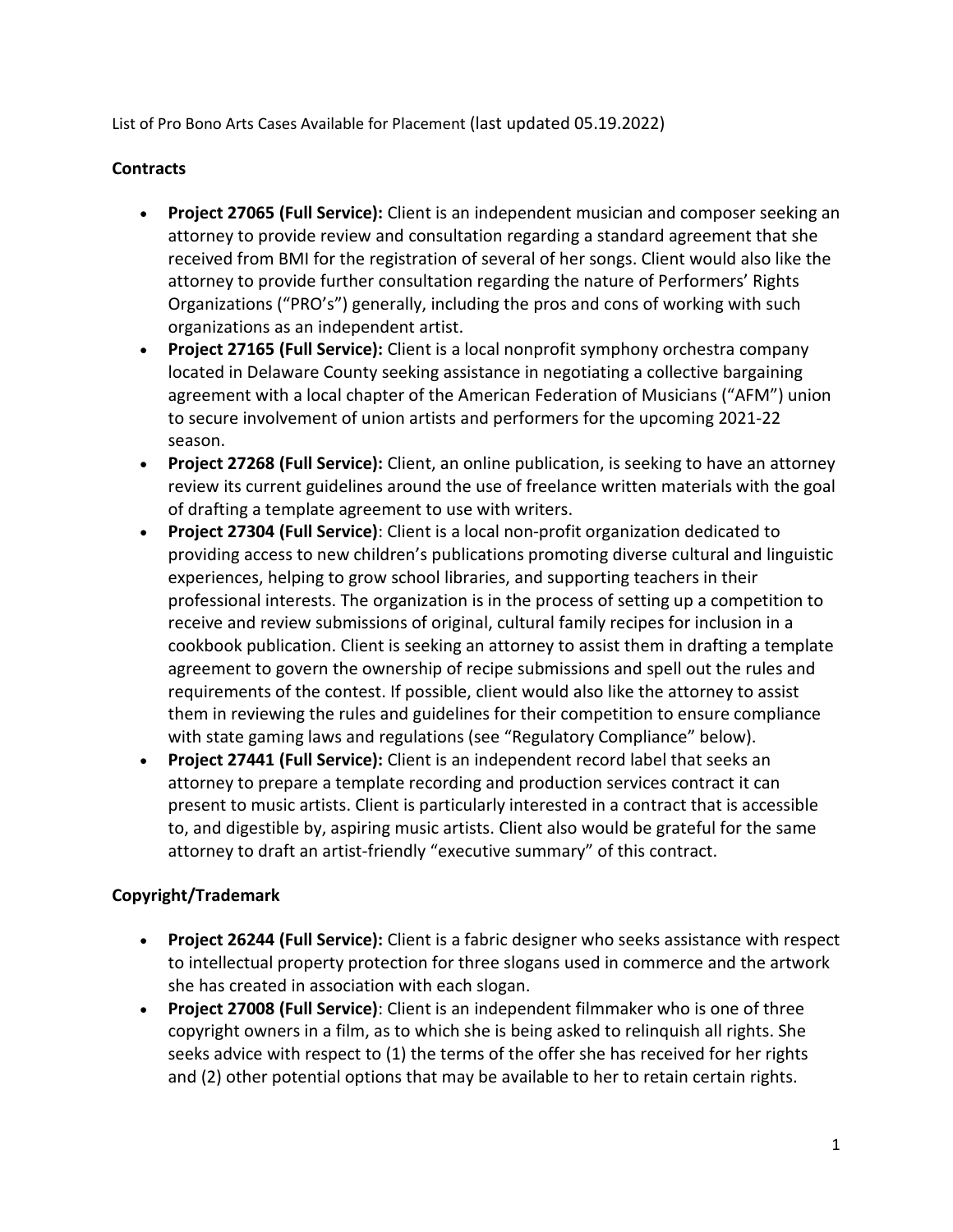- **Project 27028 (Full Service):** Client is an independent movement education instructor who seeks advice concerning (1) intellectual property protection for her courses offered online and (2) permissible use of images within said online courses.
- **Project 27357 (Full Service)**. Client is a non-profit organization that engages the public in dialogue about pressing cultural and socio-political issues. Client is seeking legal assistance with respect to trademark protection for its new name.
- **Project 27393 (Full Service):** Client is an independent film critic who posts reviews on his social media channel. Client is seeking an attorney to review his business name and logo and to assist him in obtaining trademark registration for same.
- **Project 27400 (Consultation):** Client, a musician and visual artist, seeks advice concerning copyright protection for his t-shirt design.
- **Project 27404 (Full Service)**: Client is an independent songwriter and multimedia creator who seeks assistance with respect to (1) reviving or refiling a trademark application for his media and entertainment production services and for the sale of certain goods via his website; (2) intellectual property protection for his artist name; and (3) amendment of several music copyright registrations to remove the name of his roommate as co-author. (The co-author does not object to removal).
- **Project 27467 (Consultation):** Client seeks advice concerning intellectual property protection for her design of a charm bracelet designed to be attached to infants' footwear.
- **Project 27480 (Full Service).** Client is an independent illustrator and painter who seeks advice with regard to a licensing and agency agreement that he has been offered by a publishing company for certain of his drawings.

## **Dispute Resolution**

- **Project 27381 (Consultation)**: Client is an independent musical artist and composer who is seeking consultation with an attorney to discuss options for enforcement of their rights of attribution and compensation related to a jointly authored musical composition piece that has since been incorporated into a number of performances by a local ballet company.
- **Project 27438 (Full Service):** Client is an interdisciplinary teaching artist who seeks assistance with respect to (1) their allegedly wrongful termination by a local museum from the museum's education department and (2) protection of their intellectual property rights in materials they developed for the museum that are subject to a written agreement with the museum.

# **Entertainment**

• **Project 27365 (Consultation)**: Client is an independent musician seeking consultation with an attorney to answer questions and discuss best practices surrounding the process of negotiating publication and distribution of her music with record labels.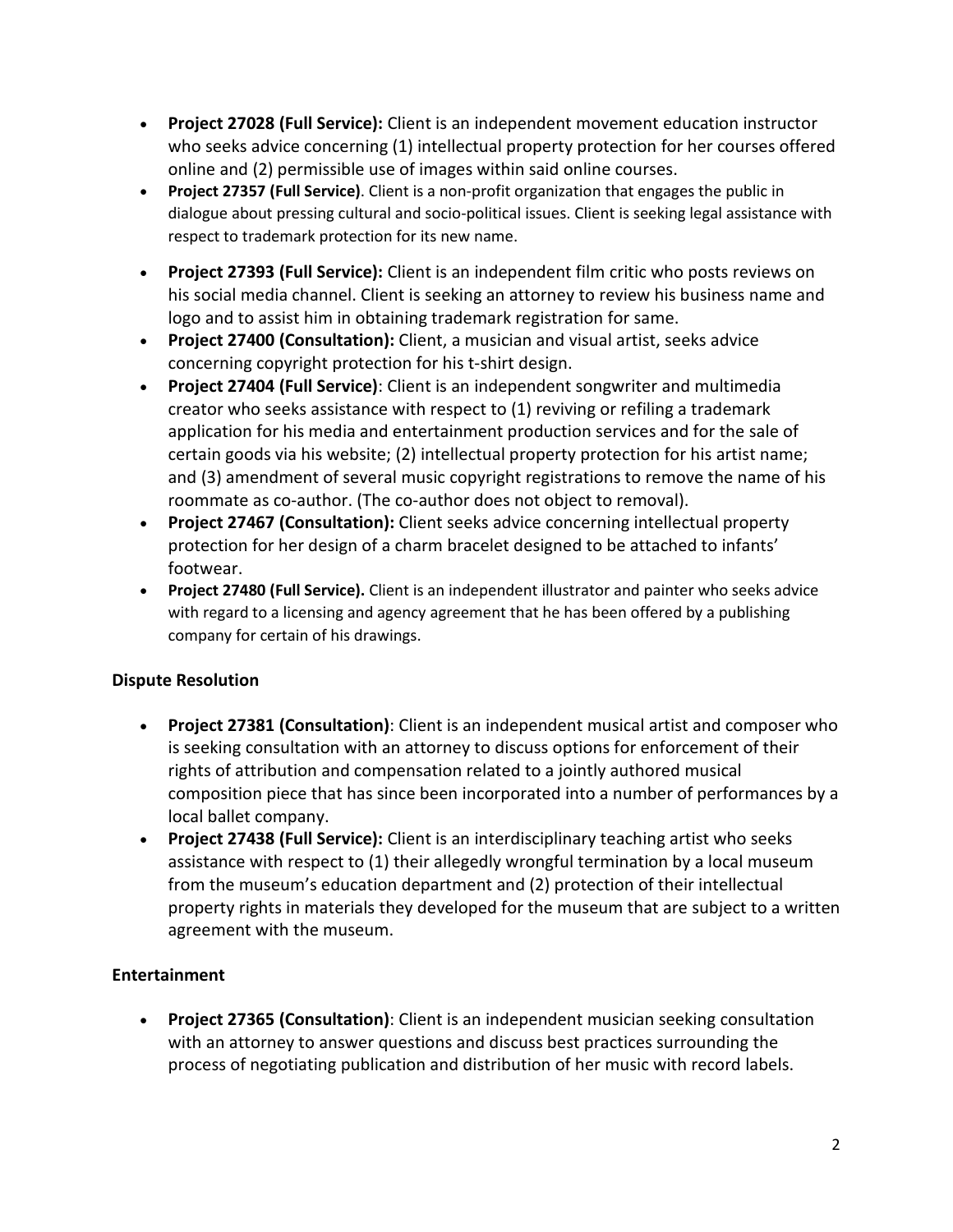• **Project 27367 (Consultation):** Client is an independent musician seeking consultation with an attorney to answer questions and discuss best practices surrounding the process of negotiating publication and distribution of his music with record labels.

#### **Nonprofit & Business Formation**

- **Project 27203 (Full Service)**: Client is a Pennsylvania nonprofit art museum dedicated to preserving and promoting the works of Philadelphia artists. Client is seeking an attorney to assist them in reinstating their  $501(c)(3)$  nonprofit tax-exempt status with the IRS, as well as filing their Pennsylvania Charity Registration and updating the organization's bylaws.
- **Project 27283 (Full Service)**: Client is an independent film writer seeking an attorney to assist in the process of incorporating a nonprofit arts organization dedicated to helping film writers/producers improve the quality of their writing skills through writer workshops and peer script reviews. Client requires assistance in drafting and filing nonprofit articles of incorporation and drafting a set of nonprofit bylaws for the organization, as well as reviewing necessary state and federal paperwork related to tax exemption.
- **Project 27359 (Full Service)**: Client is a Pennsylvania nonprofit community center seeking to provide music and culinary education and other arts-based programming to Philadelphia youth. Client is seeking an attorney to assist them in obtaining federal and state tax-exemption and state charity registration, and in drafting a set of nonprofit bylaws for the organization.
- **Project 27389 (Full Service)**: Client provides psychological assistance and education for gifted children and adults, particularly those who are artistically or creatively gifted. It is looking for an attorney to assist it in converting to a nonprofit organization from its current status as a domestic for-profit corporation whose single shareholder is the organization's founder.
- **Project 27452 (Consultation)**: Client is an individual writer of fiction who recently started using a fiscal sponsor for her business pursuits but would like to consult with an attorney as to whether fiscal sponsorship is the best arrangement for her or whether she should set-up her own business entity.

### **Regulatory Compliance**

• **Project 27304 (Full Service)**: Client is a local non-profit organization dedicated to providing access to new children's publications promoting diverse cultural and linguistic experiences, helping to grow school libraries, and supporting teachers in their professional interests. The organization is in the process of setting up a competition to receive and review submissions of original, cultural family recipes for inclusion in a cookbook publication. Client is seeking an attorney to review the rules and guidelines for their competition to ensure compliance with state gaming laws and regulations. If possible, client would also like the attorney to assist them in drafting a template